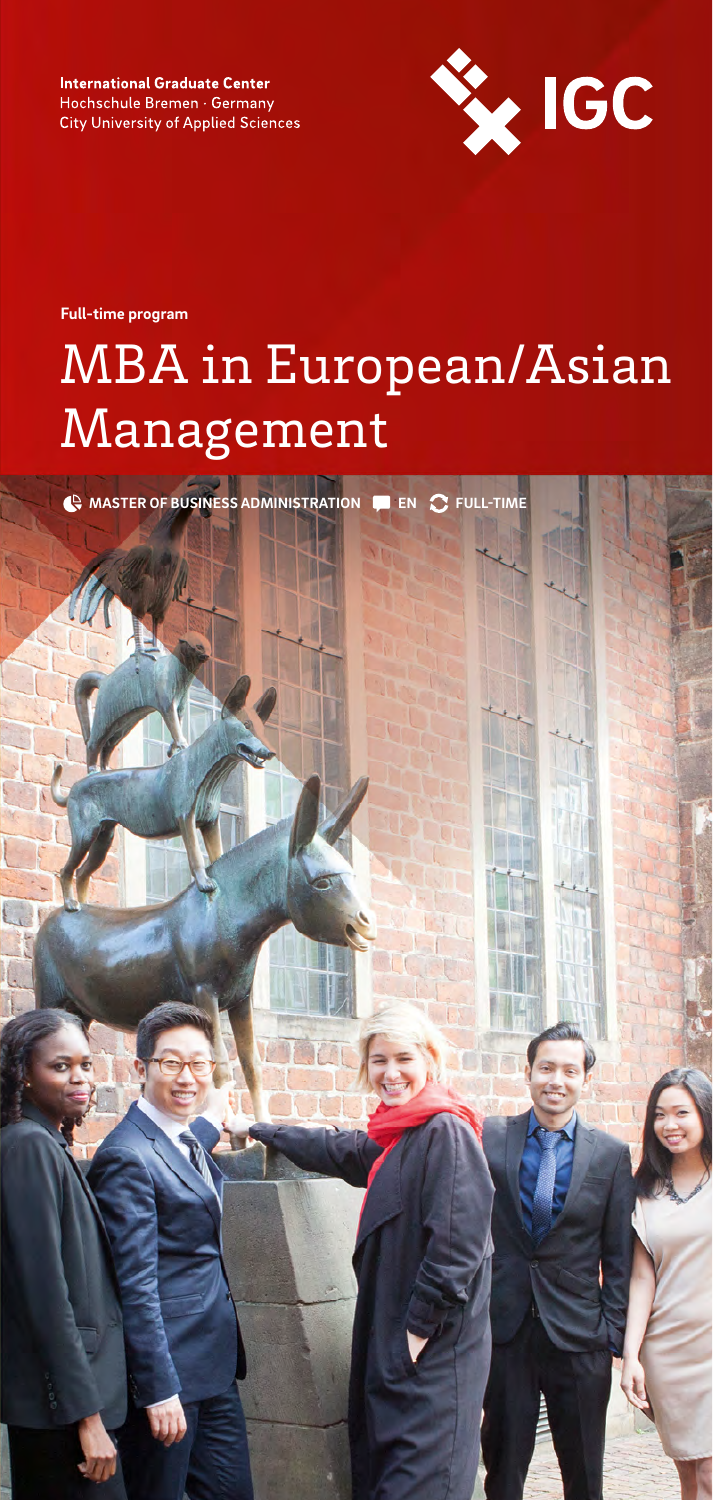#### $WELCOME$  is a study in the Heart of Bremen in the Heart of Bremen in the Heart of Bremen in the Heart of Bremen in the Heart of Bremen in the Heart of Bremen in the Heart of Bremen in the Heart of Bremen in the Heart of Bre

## Pave the way for a rewarding career and personal fulfillment."

"This Master of Business Administration fulfillment. If you are up to the challenge, which is a set of  $\sim$ Program prepares you for senior management and leadership positions at the interface between Europe and the prospering Asian markets. Our program will help you to pave the way for a rewarding career and personal

I invite you to apply for our MBA program."

**Prof. Dr. Tim Goydke** Program Director MBA in European/Asian Management



#### PROFILE

## Full-time MBA 100% in English

**The program is designed to mold top talents for leadership positions in Europe and Asia.**  It addresses especially young professionals with a first degree in engineering, social or natural **sciences and at least one year of professional work experience.** 

The richness of the program is based on the unique concept of combining a foundation in the core business disciplines with a focus on European/Asian business. The curriculum comprises six core modules that will provide you with a general management perspective on business functions and how they can be integrated with a rapidly changing global economy, and two modules in the area specialization Europe/Asia.

Additionally you have the option to specialize in various topics with two modules that will give you the opportunity to tailor the program to your individual career objectives or organizational interests prior to the final Master Thesis. The program is accompanied by company visits, guest lectures, career counseling and personal mentoring.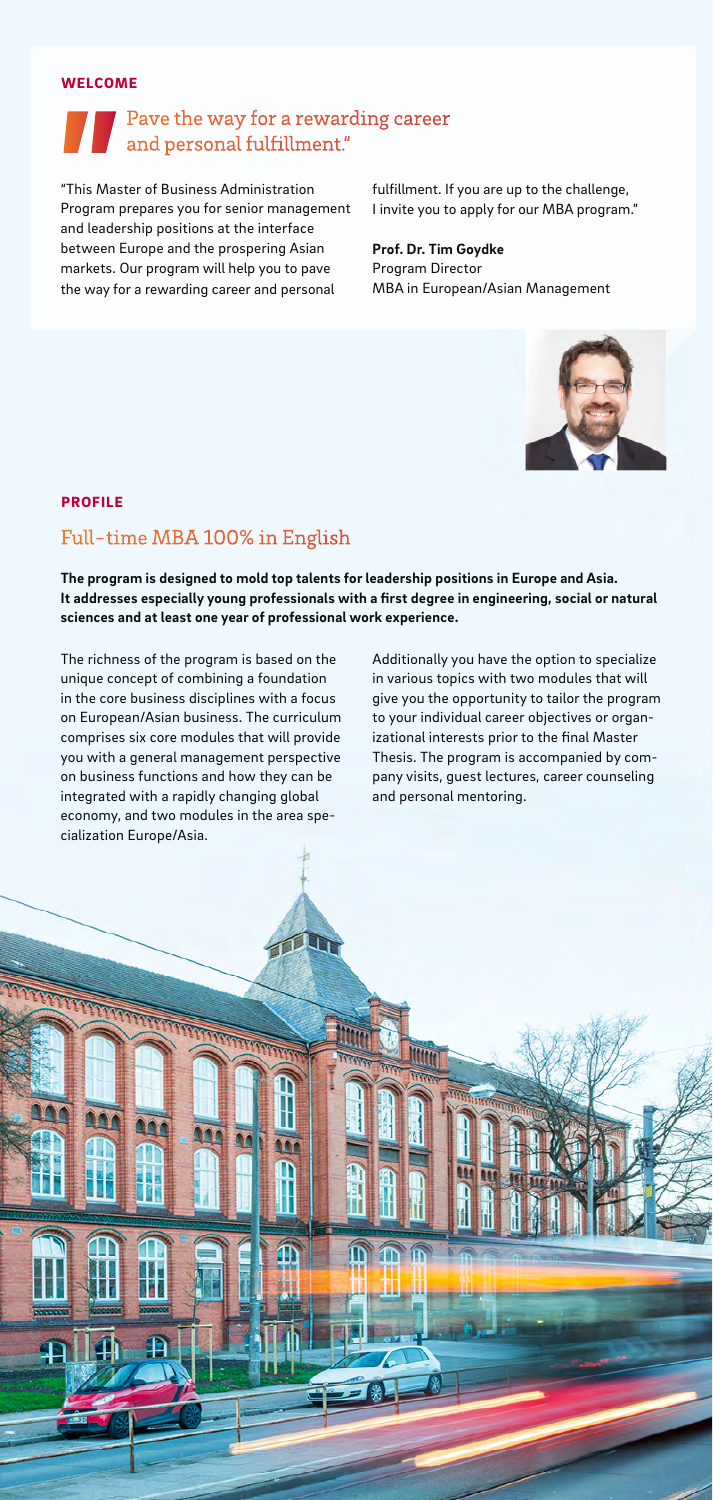#### **PERSPECTIVES**

Our European/Asian Management MBA program helps you to contribute to change and development in your home country and the world by offering:

#### BUSINESS EXPERTISE

Based on the highest scholarly standards, we deliver an European/Asian-focused management education combining the latest managerial thoughts with practice. In addition to enhancing your management expertise we provide you with a profound understanding of doing business in Europe and Asia.

INTERNATIONAL NETWORKING We lead you to networking opportunities and open your mind for new global perspectives – all with the goal of preparing you for leadership positions around the world.

#### QUALITY AND SUCCESS

In a unique friendly atmosphere you receive individual support from our dedicated staff while at the same time being challenged to perform to your full potential. We help you to create knowledge that promotes personal growth and diversification.

#### ADMISSION REQUIREMENTS

For admission to the program we require the following qualification and documentation:

- → Bachelor's degree, primarily non-economic/non-business-related (official transcript of previous degree)
- $\rightarrow$  One year of postgraduate work experience (proof of work experience/employer's certificate)
- → Curriculum vitae
- $\rightarrow$  Proof of English proficiency with IELTS (International Language Testing System) 6,5 points or TOEFL (Test of English as a foreign Language) 90 IBT ("Internet-based") points
- → Passport photograph
- $\rightarrow$  Copies of either birth certificate or passport

#### FACULTY AND RESEARCH AT IGC



SHARE OF FACULTY WITH INTERNA-TIONAL WORK/ **TEACHING EXPERIENCE** 

**40%**

OF TEACHING DELIVERED BY RE-NOWNED EXPERTS FROM BUSINESS PRACTICE

Not only in student body, but also in academic staff IGC sets great store by internationality and professional diversity: About 90% of the lecturers have international work and/ or teaching experience, making an important contribution to sharpen the intercultural skills of the students.

Full-time faculty members in general hold (at least) a PhD and have a proven track record of



TIME FACULTY WITH A PHD DEGREE



practical experience relevant to their respective disciplines. Thus, they are able to provide an academic perspective with first-hand managerial experiences.

Moreover, high-ranking part-time lecturers from business practice familiarize our students with different business sectors and company functions.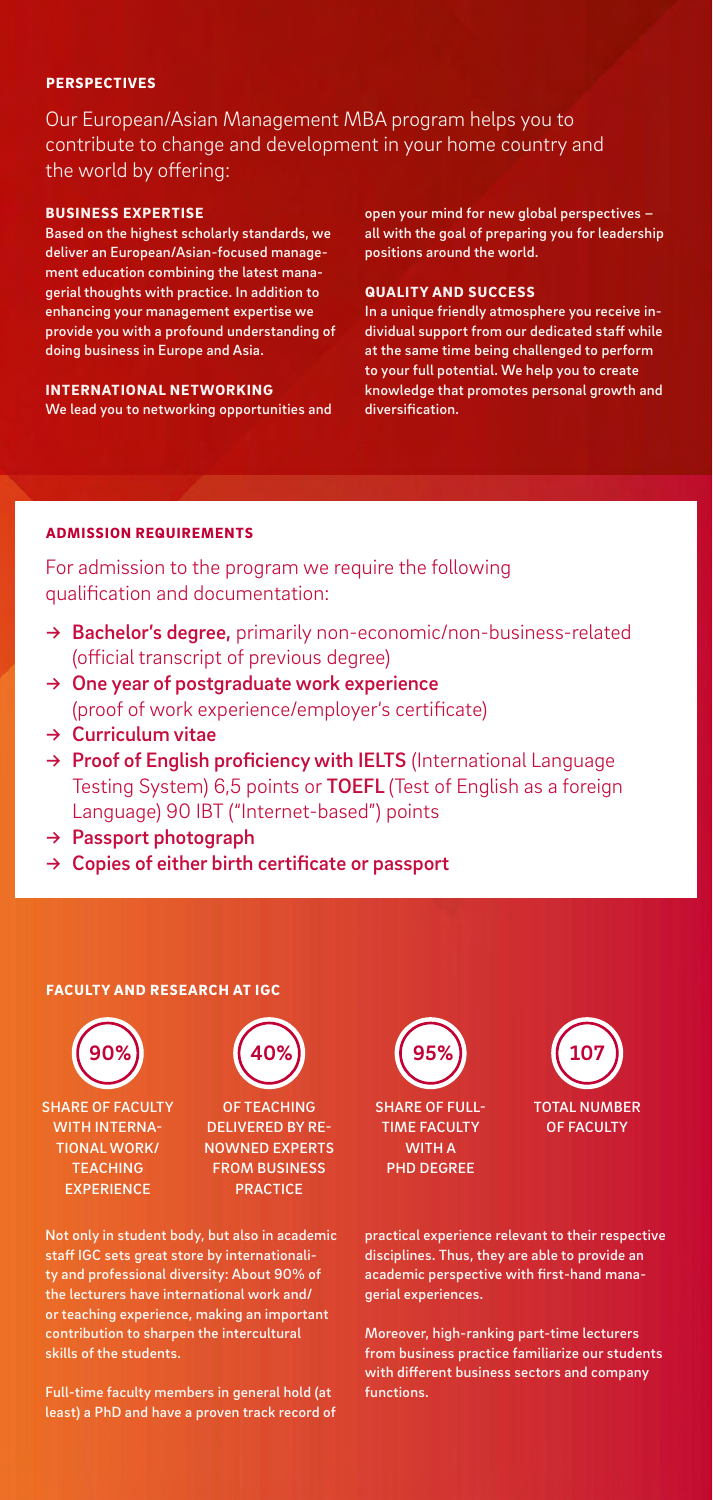#### KEY FACTS

| Degree title:                 | <b>MBA</b>                                              | <b>ECTS</b>                                                                                    | 90          |
|-------------------------------|---------------------------------------------------------|------------------------------------------------------------------------------------------------|-------------|
| Structure:                    | Full-time program                                       | <b>Tuition fee:</b>                                                                            | 14,<br>38   |
| Instruction language: English |                                                         |                                                                                                | stu<br>incl |
| Class size:                   | Approx. 25 students                                     |                                                                                                | tra<br>Bre  |
| Program duration:             | Two semesters, plus master's<br>thesis and oral defense | Ger<br>*Reduction for full payme<br>500 euros of the tuition f<br>ing sum is paid in full dire |             |
| Program start:                | Fall                                                    |                                                                                                |             |

on fee: 14,900 Euro<sup>\*</sup> + approximately 380 Euro contribution to student services per semester, including free usage of public transportation in and around Bremen and Lower Saxony, Germany uction for full payment: A further reduction by

euros of the tuition fee is possible, if the remainum is paid in full directly after the down payment.

Business Study Tour to one European hub included in the curricula

- Various field trips organized by our complimentary International Student Assistance
- Complimentary one German language course
- Work-seeking visa for Germany of 18 months upon graduation
- Fast track option of 1 year possible for the program

#### ALUMNI CAREER

The main field of occupation for successful graduates is at the interface between their home countries and international markets. Graduates will primarily work in jobs where a combination of technical expertise and management competency are necessary. This could be the supervision of procurement, production, sales or customer service of enterprises with international activities or within joint ventures

especially in Europe/Asia. Tasks can also evolve in product development and quality management with and/or for international customers and suppliers in the target regions of the program. As a graduate, you will also be part of a network of successful graduates holding key management and leadership positions world-wide.

#### INTERNATIONAL STUDENT ASSISTANCE (ISA)

Living and studying in another country is both exciting and interesting. At the same time it means a lot of organizational and administrative work. When you come to study with us you do not need to worry about this. Our ISA service will support and advise you from the

beginning. They will pick you up when you arrive, help you in finding accomodation, support with visa procedures, opening a bank account and in addition ISA organizes for you cultural events, excursions and parties.

#### **CURRICULUM**

#### **1st semester**

**International Communication Skills** → Culture and Cross-cultural Management → Communication & Presentation

### **People and Management**

- → Human Resources and Diversity Management
- → Business Ethics / Sustainable Development

#### **Finance and Accounting**

- → Global Finance
- → International Accounting

#### **Global Business Knowlegde**

- → Strategic Management
- → Business Analytics
- → Business Economics

#### **European/Asian Management I**

- → Institutions and Policy-making in Europe and Asia
- → European/Asian Economics and Business

#### **2nd semester**

- **International Business Law and Taxation** → International Taxation → International Business Law
- 

#### **International Project Management**

→ Fundamentals of project management Global value chain

#### **European/Asian Management II**

- → The EU /Asia in the Global Economy
- → Business Study Tour

#### **Topical Specialization I & II:**

- → Global Business Logistics (Fundamentals of Global Logistics; International Sourcing and Inbound Logistics)
- → Strategic Management and Leadership
- → Managing Innovation and Risk (Innovation Marketing and Management; Business Risk Management)
- → Industry 4.0 (Fundamentals of Blockchain Technologies, Digital Business Strategies & Trends and Social Media Marketing & Management)

#### STUDY TOURS AND ENGAGEMENT WITH THE LOCAL INDUSTRIES

During the program, several company visits and study tours are offered, which

provide students with a deeper understanding of the framework conditions of doing business in Europe and contextualise the key management themes studied during the program.



For me, studying in the MBA in European/ Asian Management was the best decision in my life. During the time in the IGC I have met people from all over the world, learned different cultures and shared great moments. I believe that the lecturers we had were not just fully qualified, but often expert consultants and very experienced in their respective fields. The strong focus on case studies provided me with valuable references on best practices around the world, and the highly interactive and dynamic nature of classes offered excellent opportunities to extend my personal network. Apart from studies, IGC encouraged and provides me with a good platform and opportunities to get involved in various extra-curricular activities. Furthermore, the many company visits we had offered me a deep insight and practical knowledge and understandings of

real world!"

ALUMNI

Very interesting course, definitely knowledge to be used in the

Business Management.

**Nishant Sinha**

Bremen

Airbus Defence and Space GmbH,

**3rd semester**

Company visits normally include a factory or headquarters tour, followed by an engaging and informative discussion with an executive of the host company. All visits are carefully selected by IGC faculty and staff, with a focus on relevant European business trends. The study tours have prior class sessions and students can get a grade and/ or earn credits. The program also includes a faculty-led study tour to one of the major centers of European policy-making and business, which will allow participants to immerse themselves in a stimulating field-learning experience, discovering cutting-edge business models and managerial tools in a thoroughly designed educational experience.

#### **Master Thesis Seminar**

**Master's Thesis**